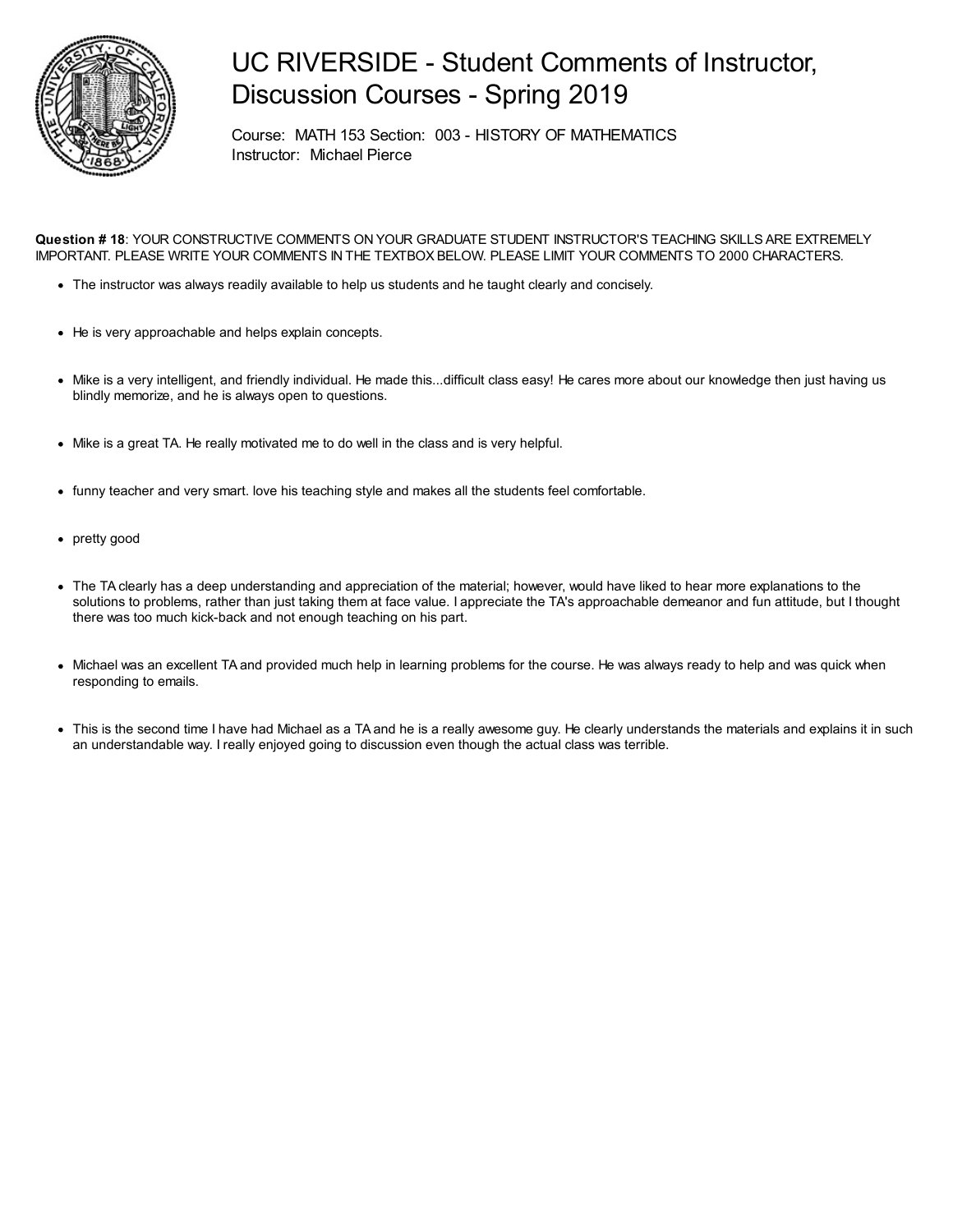

## UC RIVERSIDE - Student Evaluation of Instructor, Discussion Courses - Spring 2019

| Course: MATH 153 Section: 003 - HISTORY OF<br><b>MATHEMATICS</b><br><b>Instructor: Michael Pierce</b> |                                                                                                                                                |                   | Enrollment: 32<br>Respondents: 14<br>Response Rate: 44% |               |               |                |                         |                |   |                |  |              |            | Enrollment: 3850<br>Respondents: 1274<br>Response Rate: 33% |           | Enrollment: 43933<br>Respondents: 16439<br>Response Rate: 37% |      |           |
|-------------------------------------------------------------------------------------------------------|------------------------------------------------------------------------------------------------------------------------------------------------|-------------------|---------------------------------------------------------|---------------|---------------|----------------|-------------------------|----------------|---|----------------|--|--------------|------------|-------------------------------------------------------------|-----------|---------------------------------------------------------------|------|-----------|
|                                                                                                       |                                                                                                                                                | Course            |                                                         |               |               |                |                         |                |   |                |  |              |            | Department                                                  |           | Campus                                                        |      |           |
| Questions                                                                                             |                                                                                                                                                | 7<br>High         | 6                                                       | 5             | 4             | $\overline{3}$ | $\mathbf{2}$            | Low            |   | 1 N/A Mean SD  |  |              | $%$ tile   | Mean                                                        | <b>SD</b> | $%$ tile                                                      | Mean | <b>SD</b> |
|                                                                                                       | 1 Provides goals and objectives in presentations.                                                                                              | 10                | 2                                                       |               |               |                |                         |                |   |                |  | $6.50\;0.9$  | 75.63      | 5.99                                                        | 1.4       | 75.20                                                         | 6.25 | 1.2       |
|                                                                                                       | 2 Is well prepared and clearly organized.                                                                                                      | 8                 | 4                                                       |               |               |                |                         |                |   |                |  | 6.36 0.9     | 68.67      | 5.97                                                        | 1.5       | 66.05                                                         | 6.27 | 1.2       |
|                                                                                                       | 3 Thoroughly understands the subject matter.                                                                                                   | 10                | 2                                                       |               |               |                |                         |                |   | $\blacksquare$ |  | $6.50$ $0.9$ | 64.29      | 6.24                                                        | 1.3       | 71.00                                                         | 6.40 | 1.1       |
|                                                                                                       | 4 Explains the relevancy of the material.                                                                                                      | 8                 | 4                                                       |               |               |                |                         |                |   |                |  | 6.36 0.9     | 64.49      | 6.04                                                        | 1.4       | 64.62                                                         | 6.28 | 1.2       |
|                                                                                                       | 5 Clarifies lecture and readings                                                                                                               | 8                 | 3                                                       |               |               |                |                         |                |   | $\blacksquare$ |  | $6.14$ 1.3   | 60.13      | 5.98                                                        | 1.5       | 56.32                                                         | 6.23 | 1.3       |
|                                                                                                       | 6 Encourages me to participate and/or ask questions.                                                                                           | 8                 | 3                                                       | $\mathcal{L}$ |               |                |                         |                |   | $\blacksquare$ |  | $6.29$ 1.0   | 64.19      | 6.03                                                        | 1.5       | 64.11                                                         | 6.25 | 1.3       |
|                                                                                                       | 7 Uses language appropriate to the level of the course.                                                                                        | 8                 | 4                                                       |               |               |                | $\sim$                  | $\blacksquare$ |   | $\blacksquare$ |  | 6.36 0.9     | 55.83      | 6.24                                                        | 1.3       | 57.74                                                         | 6.41 | 1.1       |
|                                                                                                       | 8 Gives useful feedback on assignments and exams.                                                                                              | 7                 | 4                                                       |               | $\mathcal{P}$ | $\sim$         | $\sim$                  |                |   | $\blacksquare$ |  | $6.14$ 1.1   | 62.00      | 5.97                                                        | 1.5       | 58.40                                                         | 6.18 | 1.4       |
|                                                                                                       | 9 Effectively manages the classroom environment                                                                                                | 8                 |                                                         |               |               |                |                         |                |   |                |  | 6.36 0.9     | 64.67      | 6.03                                                        | 1.5       | 67.14                                                         | 6.27 | 1.3       |
|                                                                                                       | 10 Motivates me to do my best.                                                                                                                 | 7                 | 3                                                       | 2             |               |                |                         |                | 1 |                |  | $6.23$ 1.0   | 65.13      | 5.92                                                        | 1.5       | 65.36                                                         | 6.13 | 1.4       |
|                                                                                                       | 11 ls accessible and helpful during office hours.                                                                                              | 8                 | 2                                                       |               |               |                | $\sim$                  |                |   | 2              |  | 6.42 1.0     | 68.38      | 6.14                                                        | 1.4       | 66.15                                                         | 6.34 | 1.2       |
|                                                                                                       | 12 ls approachable - has a demeanor that encourages<br>interaction.                                                                            | 8                 | $\mathcal{P}$                                           | 2 1           |               | $\sim$         | $\sim$                  |                |   | 1              |  | 6.31 1.0     | 63.57      | 6.09                                                        | 1.5       | 61.07                                                         | 6.29 | 1.3       |
|                                                                                                       | 13 Encourages and respects diverse perspectives.                                                                                               | 9                 |                                                         |               |               |                |                         |                |   |                |  | 6.43 0.9     | 62.10      | 6.27                                                        | 1.2       | 63.74                                                         | 6.42 | 1.1       |
|                                                                                                       | 14 Appropriately handles sensitive situations and/or<br>inappropriate student comments.                                                        | 8                 | 3                                                       | -1            | 1             |                | $\sim 100$ km s $^{-1}$ |                |   | 1              |  | 6.38 1.0     | 64.39      | 6.28                                                        | 1.2       | 58.29                                                         | 6.42 | 1.1       |
|                                                                                                       | 15 Creates and maintains a tolerant learning<br>environment.                                                                                   | 9                 | 3                                                       |               | 1             |                | $\blacksquare$          |                |   | $\blacksquare$ |  | 6.43 0.9     | 63.04      | 6.26                                                        | 1.3       | 61.00                                                         | 6.41 | 1.1       |
|                                                                                                       | 16 Command of English language does not impede my<br>learning the material. (This question is not applicable<br>in foreign language sections.) | $12 \overline{ }$ |                                                         |               |               |                |                         |                |   |                |  | 6.71 0.8     | 68.48 6.53 |                                                             | 1.1       | 80.23                                                         | 6.49 | 1.1       |
|                                                                                                       | 17 Overall, is an effective teacher.                                                                                                           | 8                 | 4                                                       | 1.            | 1             |                | <b>Service Control</b>  |                |   | $\blacksquare$ |  | 6.36 0.9     | 67.86      | 6.06                                                        | 1.4       | 66.88 6.27                                                    |      | 1.2       |

\* The number of N/A is not included in the Mean and S.D. calculation.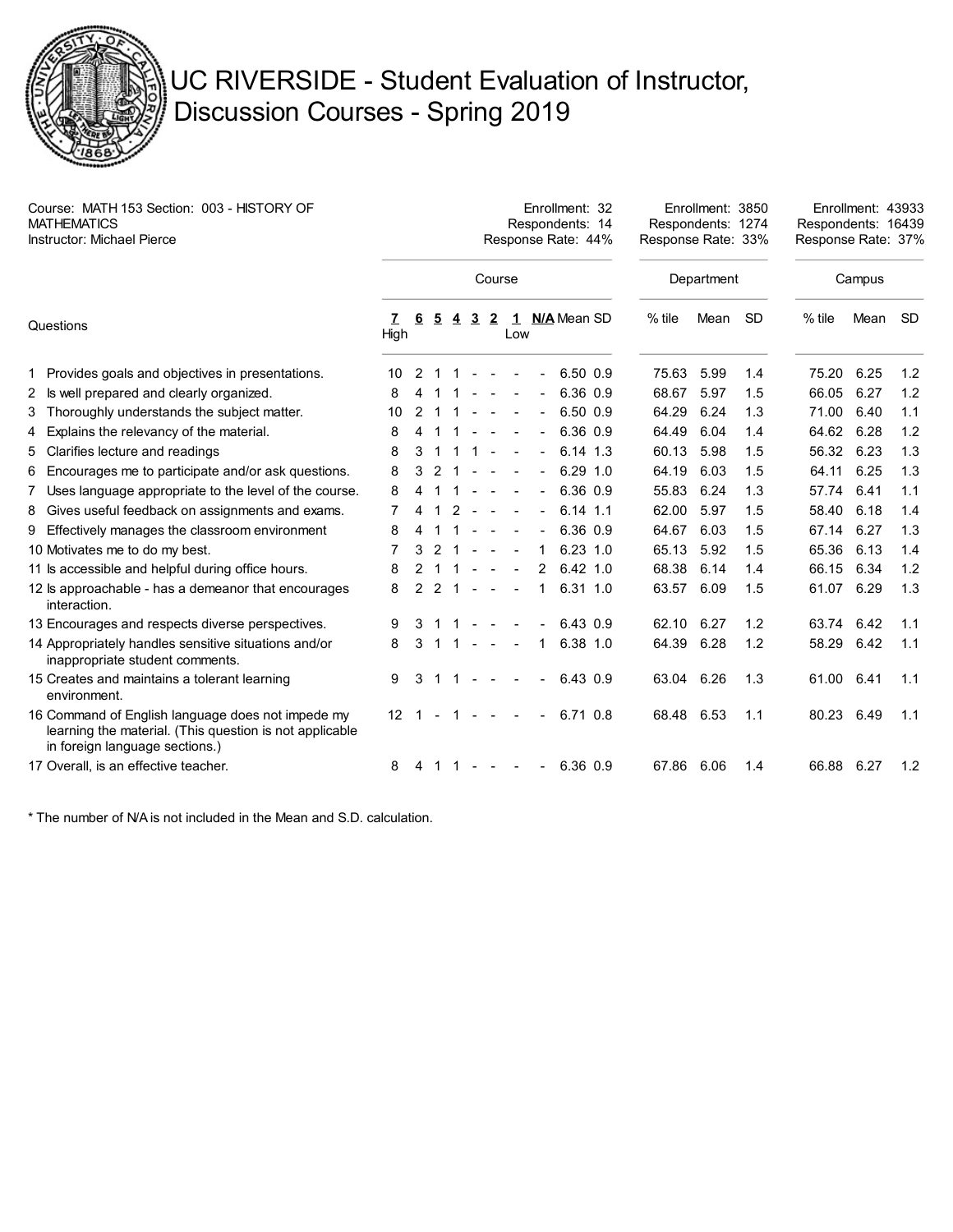

## UC RIVERSIDE - Student Comments of Instructor, Discussion Courses - Spring 2019

Course: MATH 153 Section: 002 - HISTORY OF MATHEMATICS Instructor: Michael Pierce

**Question # 18**: YOUR CONSTRUCTIVE COMMENTS ON YOUR GRADUATE STUDENT INSTRUCTOR'S TEACHING SKILLS ARE EXTREMELY IMPORTANT. PLEASE WRITE YOUR COMMENTS IN THE TEXTBOX BELOW. PLEASE LIMIT YOUR COMMENTS TO 2000 CHARACTERS.

- best ta ever. the only one i ever went to during my college years have fun checking this out as promised(http://www.mangago.me/readmanga/color\_recipe/) :)
- He is very funny!
- I think Michael did a great job as TA this quarter, he challenged us and gave detailed explanations to our questions. I think he just needs to keep doing problems on the board and giving explanations. Other than that he was great. Picnic hill was hard to find but it was nice!
- The TA's explained what was needed for this class very well.
- Discussion did not help with lecture material. Not organized. I prefer the TA to try and go over topics rather than students being split up into groups. This way we can review topics that might be on the exams rather than going over problems that we don't know how to solve.